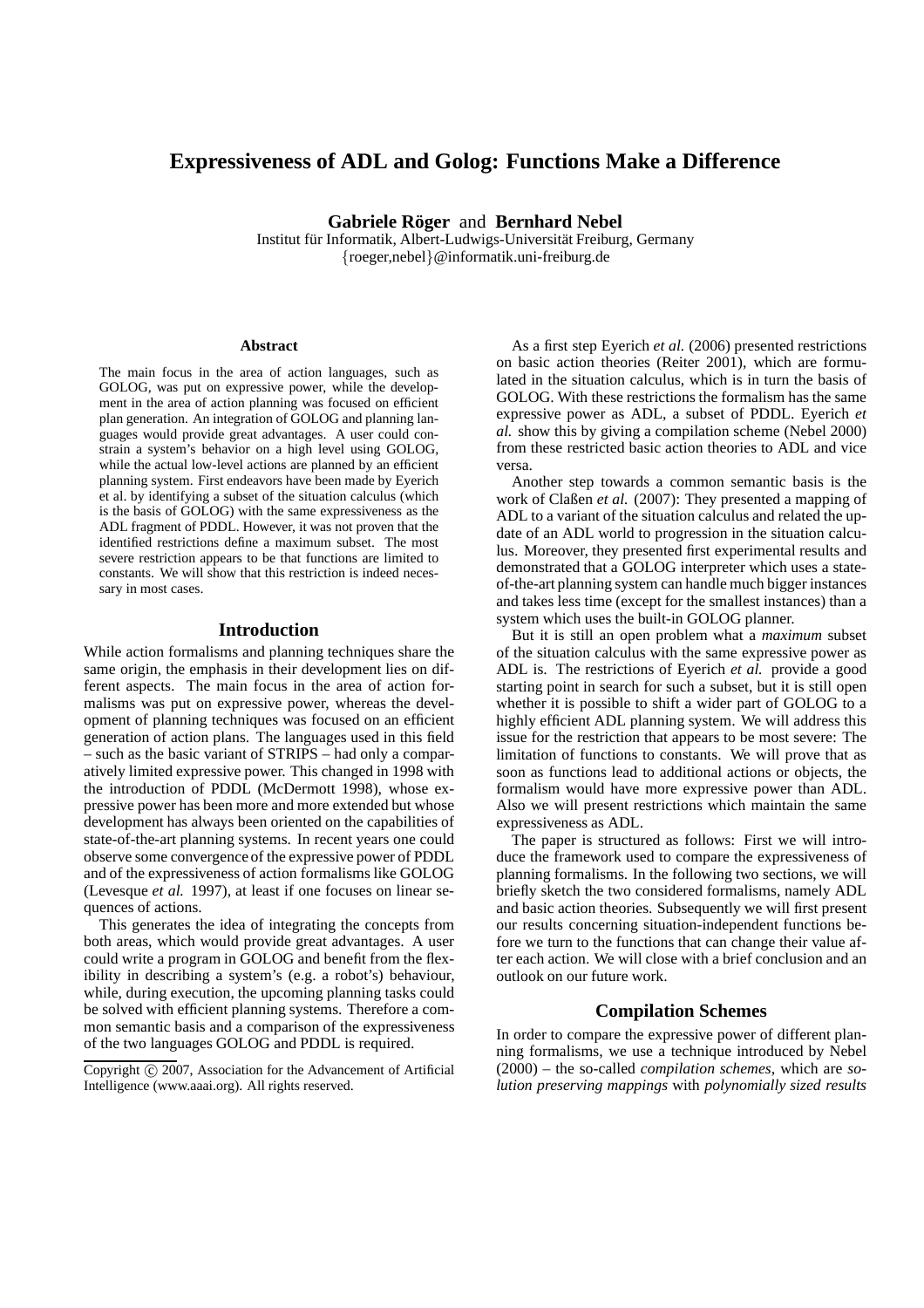from one formalism  $X$  to another formalism  $Y$ .

A planning instance  $\Pi = \langle \Xi, I, G \rangle$  consists of the *domain structure* Ξ which contains primarily the description of the possible actions, the *initial state specification* I, and the *goal specification* G. A *plan* is a sequence of actions that leads from the start situation to a goal. A compilation scheme maps such a planning instance  $\Pi$  of formalisms  $\mathcal X$ to an instance  $F(\Pi)$  of formalism  $\mathcal Y$ .

**Definition 1.** Let **f** be a tuple  $\langle f_{\xi}, f_i, f_g, t_i, t_g \rangle$  of functions *that induces a function*  $F$  *from*  $\mathcal X$ *-instances*  $\Pi = \langle \Xi, \mathbf I, \mathbf G \rangle$ *to* Y*-instances* F(Π)*:*

$$
F(\Pi) = \langle f_{\xi}(\Xi), f_i(\Xi) \cup t_i(\mathbf{I}), f_g(\Xi) \cup t_g(\mathbf{G}) \rangle.
$$

*We call* **f** *a* compilation scheme from  $X$  to  $Y$  *iff* 

- *1. there exists a plan for*  $\Pi$  *iff there exists a plan for*  $F(\Pi)$ *,*
- 2. the state translation functions  $t_i$  *and*  $t_q$  *are* polynomialtime computable*,*
- *3. and the size of the results of*  $f_{\xi}$ *,*  $f_i$ *, and*  $f_g$  *is polynomial* in the size of the arguments*.*

Note that there are no restrictions on the computational resources being used to compile the domain structure Ξ.

To compare the expressive power of two formalisms we additionally have to measure the size of corresponding plans. If a compilation scheme f has the property that for each plan P of instance  $\Pi$  there is a plan  $P'$  solving  $F(\Pi)$ such that  $||P'|| \leq c \times ||P|| + k$  for some positive integers c and k, we say that f is a *compilation scheme preserving plan size linearly*, and conclude that the target formalism is at least as expressive as the source formalism. If there is at most a polynomial blow-up required, i.e.  $||P'|| \le$  $p(||P||, ||\Pi||)$  for some polynomial p, we call f a *compilation scheme preserving plan size polynomially*. In this case the source formalism has more expressive power than the target formalism. If we even need a super-polynomial blow-up, there is a huge difference in the expressiveness of the two formalisms.

Let us now turn to the first of the formalisms considered in this article.

#### **The ADL fragment of PDDL**

In 1998 McDermott published the Planning Domain Description Language PDDL, which, with some revisions (Fox & Long 2003; Gerevini & Long 2005), has since become a standard for the representation of planning domains. In this article we are interested in the ADL fragment of PDDL, i.e. the language we get if exactly the  $:ad1$  requirement is set. Beyond the definition of standard STRIPS operators, preconditions may contain negation, disjunction and quantification. Effects may contain conditional effects. Furthermore, equality is a built-in predicate and variables and objects may be typed.

For the proofs in this article we do not need to go into the details of ADL. It is only necessary to know that the state space of an ADL planning task is always finite and, thus, the general planning problem, i.e. the problem whether there is a plan for a given problem, is decidable.

The second formalism we consider in this paper is formulated in the situation calculus.

## **Basic Action Theories**

The situation calculus is a second-order language which is specially designed for representing dynamically changing worlds. All changes to the world are the result of *actions* and each action leads to a new *situation*, which hence can be identified with a sequence of actions. The empty sequence corresponds to the *initial situation* which is denoted by  $s_0$ . Besides *actions* and *situations* there is a third sort *object* which is used for everything else. In the following, we use variables a for actions and s for situations (each with subscripts and superscripts). There are two special predicates:  $s \rvert s'$  means that situation s is a proper subsequence of s', and  $Poss(a, s)$  means that it is possible to perform action a in situation s. All situations except  $s_0$  are formed with a function  $do(a, s)$  meaning that action a is performed in situation s. Functions and predicates whose values vary from one situation to the next are called *fluents* and take a situation term as their last argument, e.g. switched on  $(lamp, s)$ .

In the following we will often omit leading universal quantifiers in sentences. The convention will be that any free variables in such expressions are implicitly universally quantified.

For the definition of the notion of basic action theories we need some further concepts (Reiter 2001).

*Unique names axioms for actions* tell us whether two actions are equal: Distinct action names  $A$  and  $B$  define distinct actions.

$$
A(\bar{x}) \neq B(\bar{y}).
$$

Identical actions have identical arguments:

 $A(x_1, \ldots, x_n) = A(y_1, \ldots, y_n) \supset x_1 = y_1 \wedge \ldots \wedge x_n = y_n.$ 

A formula is called *uniform* in situation s if it does not mention the predicates  $\Gamma$  or *Poss* and the only permitted occurrence of a situation term is the occurrence of situation s in the situation argument position of a fluent.

Whether it is possible to perform an action is stated by socalled *action precondition axioms* (APA), which are of the form

$$
Poss(A(x_1,\ldots,x_n),s)\equiv\Pi_A(x_1,\ldots,x_n,s),
$$

where  $A$  is an action function symbol with arity  $n$  and  $\Pi_A(x_1,\ldots,x_n,s)$  is a formula that is uniform in s and whose free variables are among  $x_1, \ldots, x_n, s$ .

The value of a relational fluent after performing an action a is given by a *successor state axiom* (SSA), which is a sentence of the form

$$
F(x_1,\ldots,x_n,\mathrm{do}(a,s))\equiv \Phi_F(x_1,\ldots,x_n,a,s),
$$

where  $\Phi_F(x_1, \ldots, x_n, a, s)$  is a formula uniform in s whose free variables are among  $a, s, x_1, \ldots, x_n$ . Similarly, a successor state axiom for a functional fluent is of the form

$$
f(x_1,\ldots,x_n,d\sigma(a,s))=y\equiv\phi_f(x_1,\ldots,x_n,y,a,s)
$$

with conditions analogous to those of the relational fluents.

The starting point of Eyerich *et al.*'s work is the definition of basic action theories (BATs) from Reiter (2001):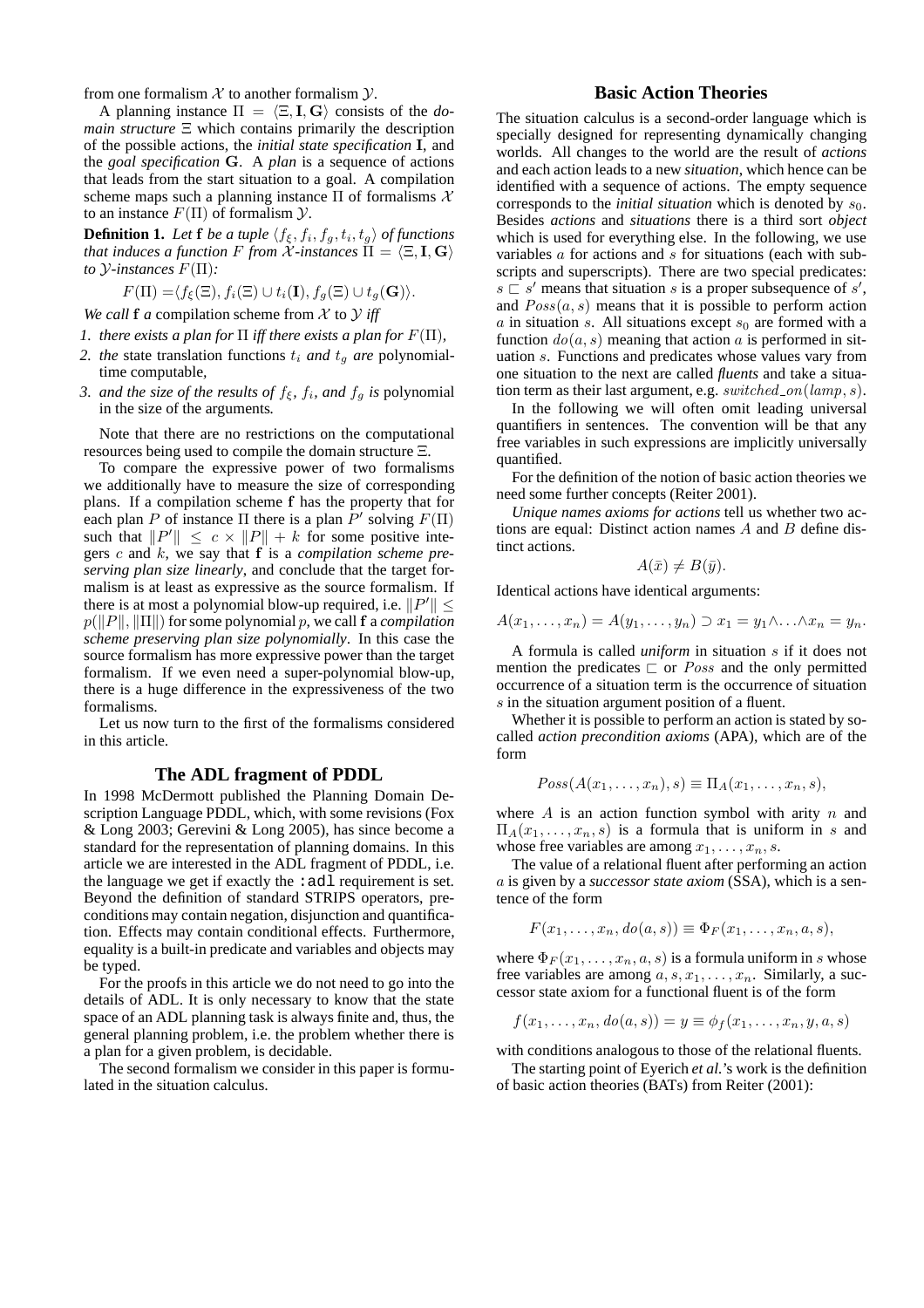#### **Definition 2.** *A BAT* T *is a theory of the form*

$$
T = \Sigma \cup T_{SSA} \cup T_{APA} \cup T_{UNA} \cup T_{s_0},
$$

*where*

- Σ *are some foundational axioms for situations,*
- $T_{SSA}$  *is a set of successor state axioms for functional and relational fluents,*
- TAPA *is a set of action precondition axioms,*
- TUNA *is the set of unique names axioms for actions, and*
- $T_{s_0}$  *is a set of first-order sentences that are uniform in*  $s_0$ , *the* initial database*.*

*The state successor axiom for a functional fluent* f *must actually define a value for* f *in the next situation, and this value must be unique.*

Such a BAT T together with a situation calculus formula  $G(s)$  whose only free variable is s form a planning task. A situation s is a plan for  $G$  (relative to  $T$ ) iff

$$
T \models \text{execute}(s) \land G(s),
$$

where  $execute(s)$  means that the action sequence s can be executed with respect to Poss.

Starting from this definition Eyerich *et al.* added several restrictions to gain the same expressiveness as ADL.

#### **Restricted Basic Action Theories**

A restricted basic action theory (RBAT) is a BAT with the following restrictions:

- **R1** The usage of functions is restricted to those of sort  $\epsilon \rightarrow$ object, which are in fact constants, and to functions of sort  $object^{n} \rightarrow action$ , i.e. action functions take only objects as arguments.
- **R2** All successor state axioms are of a certain form. The  $SSA$  of a relational fluent F has to fit the schema

$$
F(x_1,\ldots,x_n,do(a,s))\equiv \bigvee_{l=1}^p \psi_l \qquad (1)
$$

for a finite  $p > 0$ , where exactly one  $\psi_l$  is of the form

$$
F(x_1, \ldots, x_n, s) \Big[ \wedge
$$
  
\n
$$
\neg \Big( [\exists \ldots] \, (a = A_1 \, (y_{11}, \ldots, y_{1m_1}) \, [\wedge \phi_1]) \vee \ldots \vee
$$
  
\n
$$
[\exists \ldots] \, (a = A_q \, (y_{q1}, \ldots, y_{qm_q}) \, [\wedge \phi_q]) \Big) \Big]. \quad (2)
$$

All the other  $\psi_l$  are of the form

$$
[\exists \ldots] (a = A(y_1, \ldots, y_m) [\land \phi_l]). \tag{3}
$$

The existential quantification ranges over all  $y_i$  for which there is no  $x_j$  with  $x_j = y_i$ , and thus over all variables that are parameters of the action but not parameters of the fluent. The parts between square brackets are optional. Each action may be contained in at most one  $a = A_i(y_{i1},...,y_{im_i})$  in (2) and in at most one  $a = A_i(y_{i1},...,y_{im_i})$  in the expressions of form (3).

- **R3** The initial database must consist exactly of the following sentences:
	- 1. For each  $n + 1$ -ary relational fluent F there is either an expression

$$
\neg F(x_1, \ldots, x_n, s_0) \tag{4}
$$

or an expression

$$
F(x_1, \ldots, x_n, s_0) \equiv ((x_1 = d_{11}) \wedge \ldots \wedge (x_n = d_{1n}))
$$
  
 
$$
\vee \ldots \vee ((x_1 = d_{m1}) \wedge \ldots \wedge (x_n = d_{mn})).
$$
 (5)

- 2. There are analogous expressions for all situation independent predicates.
- 3. There is a *domain closure axiom*  $(x = d_1) \vee \ldots \vee$  $(x = d_n)$  for constants.
- 4. There are unique names axioms  $c_i \neq c_j$  for each two constants  $c_i$  and  $c_j$ .

Eyerich *et al.* have shown that these restrictions lead to the same expressive power as ADL, but it is still open whether they all are really necessary. In the following two sections we will consider this question for restriction R1. We will start with an examination of situation-independent functions.

## **Situation-independent Functions**

The restriction to constants is intimately connected with restriction R3.3, which excludes the existence of other, unknown objects. Usually it should be possible that a function denotes also new objects which cannot be accessed by the constant symbols. If we want to permit such functions of sort *object*<sup>n</sup>  $\rightarrow$  *object*, we also have to abandon this domain closure axiom. The following result is not due to this, but also keeps its validity if we suitably generalize the domain closure axiom.

**Theorem 1.** *There is no compilation scheme from RBAT to ADL if functions of sort object*<sup> $n$ </sup>  $\rightarrow$  *object are permitted for*  $n > 0$ , even if they are restricted to  $n = 1$ .

*Proof.* Let  $(\Sigma, Q, \delta, q_0, Q_{acc})$  be a deterministic Turing machine (TM) with  $\Sigma = \{*, \Box\}$  that starts on an empty tape.

We will formulate a BAT in such a way that there is a plan iff the TM halts, and all information concerning a certain TM is encoded in the initial database and the goal. As the state-translation functions of a compilation scheme must be polynomial-time computable and the plan existence problem is decidable in ADL, we could decide the halting problem if there were a compilation scheme.

We will exploit the absence of the restriction to represent infinitely many tape cells. Therefore, we use a single constant  $p_0$  to denote the first tape cell and a function succ : object  $\rightarrow$  object which yields the successor of a cell. For a reliable simulation of the TM it is required that  $succ(x) = succ(y) \supset x = y$ . Due to the requirements for the initial database we cannot simply add this sentence there. Thus, we use an additional action *init* :  $\epsilon \rightarrow action$ which is necessary in each plan and makes the goal formula true for all models where the desired condition is not fulfilled and the tape is flawed. As a plan must work for all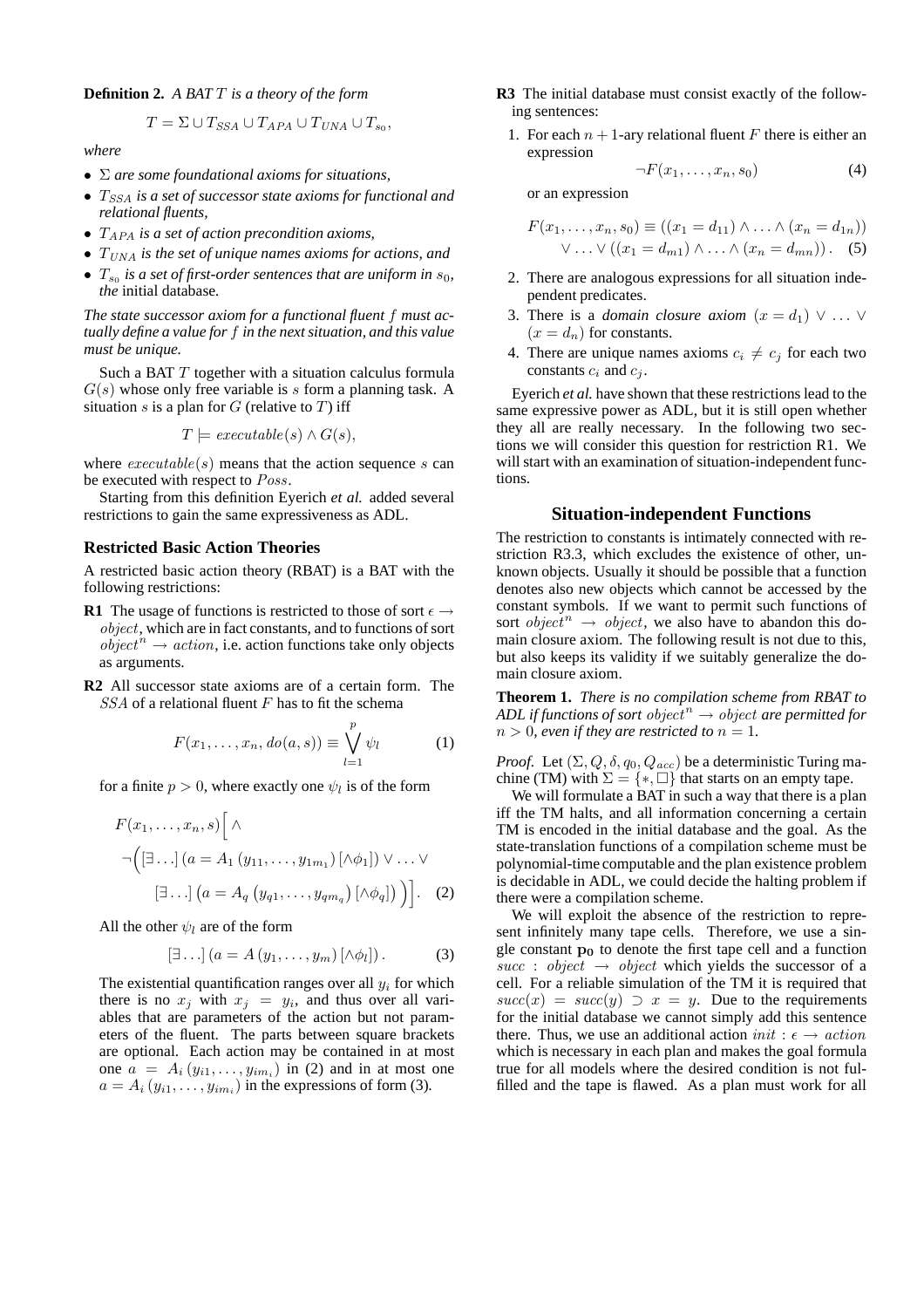models, the existence of a plan is finally determined only by the models where the structure interpreting  $succ()$  contains an infinite, linear sequence starting at  $p_0$ .

We require the following constants of sort *object*:

- $*$  and  $\Box$  encodes the alphabet of the Turing machine.
- $q \in Q$  to encode the states of the Turing machine,
- $\triangleleft, \triangledown$ , and  $\triangleright$  to encode the movements of the Turing machine, and
- $\mathbf{p}_0$  to denote the first tape cell.

In the following we will denote the set of these constants by C. We will use the following predicates:

- transition  $(c, q, c', q', d)$  to encode transition function  $\delta$ ,
- $state(q, s)$  denotes the state of the TM in situation s,
- $scan(p, s)$  denotes the tape cell the R/W-head stands on in a situation s,
- $star(p, s)$  encodes whether cell p contains a  $*,$
- *initialized*(s) is used to enforce action *init*, and
- $flawed(s)$  means that the structure interpreting  $succ()$ does not contain an infinite, linear sequence starting at  $\mathbf{p}_0$ .

In the initial database the values of these predicates represent the initial status of the TM:

Predicate *transition* encodes the transition function  $\delta$  of the Turing machine:

$$
transition(c, q, c', q', d) \equiv \bigvee_{\delta(\mathbf{c}, \mathbf{q}) = (\mathbf{c}', \mathbf{q}', \mathbf{d})} (c = \mathbf{c} \wedge
$$

$$
q = \mathbf{q} \wedge c' = \mathbf{c}' \wedge q' = \mathbf{q}' \wedge d = \mathbf{d}) \quad (6)
$$

The R/W head stands on the first tape cell, the TM is in state q0, and all cells contain a blank.

$$
scan(p, s_0) \equiv (p = \mathbf{p_0}) \tag{7}
$$

$$
state(q, s_0) \equiv (q = \mathbf{q_0}) \tag{8}
$$

$$
\neg star(p, s_0) \tag{9}
$$

At the beginning the task is not initialized and we assume that the tape is not flawed. The latter will be set timely to the correct value by the action  $init()$ .

$$
\neg \text{initialized}(s_0) \tag{10}
$$

$$
\neg \text{flawed}(s_0) \tag{11}
$$

There should be a plan iff the tape is not flawed and the TM halts or if the tape is flawed. This leads to the goal formula

$$
\exists q \left( state(q, s) \land \bigvee_{\mathbf{q} \in Q_{acc}} (q = \mathbf{q}) \right) \lor \textit{flawed}(s). \quad (12)
$$

An action  $step(q, c, p, q', c', d, p')$  simulates one step of the TM: Previously the TM is in state  $q$  and reads character c on cell p. Then, it changes to state  $q'$ , writes a c' and moves

in direction  $d$  to cell  $p'$ . This results directly in the following action precondition axiom:

$$
Poss(step(q, c, p, q', c', d, p'), s) \equiv \text{flawed}(s) \vee
$$
  
\n
$$
(state(q, s) \wedge scan(p, s) \wedge transition(q, c, q', c', d) \wedge
$$
  
\n
$$
((c = *) \wedge star(p, s) \vee (c = \Box) \wedge \neg star(p, s)) \wedge
$$
  
\n
$$
((d = \blacktriangle) \wedge p = succ(p') \vee (d = \blacktriangledown) \wedge p = p' \vee
$$
  
\n
$$
(d = \blacktriangleright) \wedge p' = succ(p)) \wedge initialized(s)) \quad (13)
$$

Action init can only be used once.

$$
Poss(int(), s) \equiv \neg initialized(s) \tag{14}
$$

$$
initialized(do(a, s)) \equiv a = init() \lor initialized(s) \quad (15)
$$

This action diagnoses whether the tape is flawed:

$$
\text{flawed}(do(a, s)) \equiv \text{flawed}(s) \lor a = init() \land \n\neg(\forall x, y(\text{succ}(x) = \text{succ}(y) \supset x = y) \land \n\forall x (\bigwedge_{\mathbf{c} \in \mathcal{C}} \neg \text{succ}(x) = \mathbf{c})) \quad (16)
$$

In the cases where the tape is not flawed, the following successor state axioms provide a reliable simulation:

$$
state(q', do(a, s)) \equiv state(q', s) \land \neg \exists q, c, p, c', d, p'
$$

$$
(a = step(q', c, p, q, c', d, p') \land \neg q = q') \lor
$$

$$
\exists q, c, p, c', d, p' (a = step(q, c, p, q', c', d, p')) \quad (17)
$$

$$
scan(p', do(a, s)) \equiv scan(p', s) \land \neg \exists q, c, p, q', c', d
$$

$$
(a = step(q, c, p', q', c', d, p) \land \neg p = p') \lor
$$

$$
\exists q, c, p, q', c', d (a = step(q, c, p, q', c', d, p')) \quad (18)
$$

$$
star(p, do(a, s)) \equiv star(p, s) \land
$$
  
\n
$$
\neg \exists q, q', d, p'(a = step(q, *, p, q', \Box, d, p')) \lor
$$
  
\n
$$
\exists q, q', d, p'(a = step(q, \Box, p, q', *, d, p')) \quad (19)
$$

As there are no axioms constraining  $succ()$ , there can be arbitrary structures interpreting  $succ()$ . If the structure is "flawed" (not containing an infinite, linear structure starting at  $\mathbf{p_0}$ ), the action *init*() will force  $flawed(s)$  to become true, which will make formula (12) true. Since there are *always* non-flawed structures, formula (12) can only become true in all models if s is a halting computation on the non-flawed structures and, thus, the simulated TM halts. Conversely, it is obvious that a halting computation translates into a sequence of actions making formula (12) true.

We have presented a reduction where all information concerning a certain TM is encoded in the initial database and the goal. Thus, according to the argumentation above, there cannot be any compilation scheme at all – not even with an exponential blow-up of the plan size.  $\Box$ 

Reiter (2001) also allows functions of sort (action ∪  $object)^n$  → object and  $(\text{action} \cup \text{object})^n$  →  $\text{action in}$ basic action theories. Let us start with the functions of sort  $(\textit{action} \cup \textit{object})^n \rightarrow \textit{object}.$  The case  $\textit{object}^n \rightarrow \textit{object}$ has been addressed in Theorem 1. Thus, we only have to consider  $action^n \rightarrow object$ .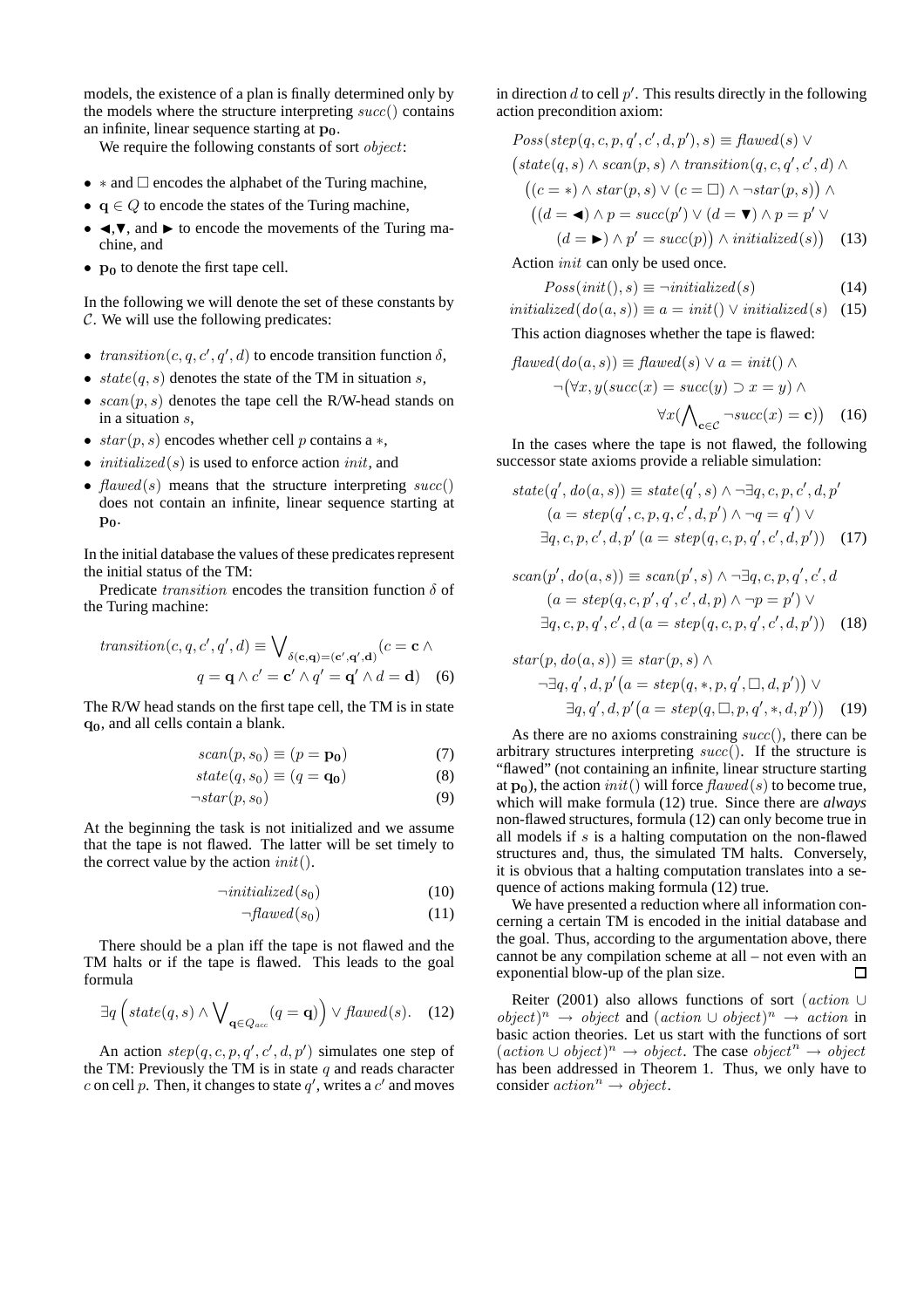**Theorem 2.** *There is no compilation scheme from RBAT to ADL if functions of sort action*<sup>n</sup>  $\rightarrow$  *object are permitted, even if they are restricted to*  $n = 1$ .

*Proof.* Basically, this can be prooved the same way as Theorem 1. We only need some minor changes to represent the infinitely many tape cells.

Action succ now takes one argument of sort action. An additional action  $obj2act(x) : object \rightarrow action$  is used to do the necessary conversion of the arguments. This action may never appear in a plan and, hence, its APA is always false. The correlation between the movements of the R/W head and the position on the tape has been formulated in the action precondition axiom of step. Thus, one has to change this precondition axiom and the SSA of flawed (because succ takes now an action as argument) accordingly.

With these modifications the basic action theory behaves as in the proof of Theorem 1 and, hence, the same argumentation holds.  $\Box$ 

Theorem 1 and 2 lead to the following corollary.

**Corollary 1.** *There is no compilation scheme from RBAT to ADL if functions of sort* (action ∪ object) <sup>n</sup> → object *are permitted for*  $n > 0$ *.* 

The only remaining situation-independent functions are those of sort  $(\text{action} \cup \text{object})^n \rightarrow \text{action}$ . As functions of sort *object*<sup>n</sup>  $\rightarrow$  *action* are permitted (see restriction R1), it suffices to consider only those of sort  $action<sup>n</sup> \rightarrow action$ .

**Theorem 3.** *There is no compilation scheme from RBAT to ADL if functions of sort*  $action<sup>n</sup> \rightarrow action$  *are permitted, even if they are restricted to*  $n = 1$ *.* 

*Proof.* This is again a variation of the proof of Theorem 1. We only need to change the representation of the tape cells and associate them with actions. Due to the unique names axioms for actions we can omit everything concerning models where the tape is flawed.

Constant  $p_0$  is now of sort *action* instead of sort *object* and function *succ* changes to *succ* :  $action \rightarrow action$  but keeps its meaning. Also all variables denoting tape cells, e.g.  $p, p', \ldots$ , change their sort to *action*. Additional action precondition axioms for these new functions declare them to be unexecutable. With these modifications of the reduction we can use the same argumentation as before.  $\Box$ 

We have seen that situation-independent functions which can denote other objects than the constants add additional expressive power to RBATs and, thus, lead to a different expressiveness than ADL. If we had not abandoned the domain closure axiom, the functions had only been synonyms for the known constants. As this case is only a special case of the considerations in the next section, we do not discuss this further.

## **Functional Fluents**

As opposed to the previous section we require for functional fluents, i.e. functions of sort  $(\text{action} \cup \text{object})^n \times$ situation  $\rightarrow$  (object ∪ action) that they always have known constants or situation-independent actions as values. We have several reasons for this: First of all, if these functions could introduce new objects (this implies that we use the relaxed domain closure axiom from the previous section) and we pass on SSAs for these functions, we would face the same difficulties as before. If they, in principle, can introduce new objects, but there must be a SSA for each fluent, this would lead to the following situation: Assume a SSA which in a certain situation assigns a previously unknown object to a functional fluent. As in each situation the value of a functional fluent must be unique and the unknown objects cannot be distinguished by a uniform expression, there can be at most one additional object. In fact, this is not a matter of functions, but rather a matter of the initial database. If we would drop restriction R3.3, we could easily compile these tasks by means of one additional constant. Thus, it makes sense to restrict the values of the functional fluents to constants and situation-independent actions. Furthermore, in the book of Reiter we have found only examples that corroborate this assumption.

Why do we accept such a restriction for functional fluents, but not for situation-independent functions? Situationindependent functions that are restricted to such an extent are in practice only synonyms for constants or other known actions, and, thus, add only marginal benefit. By contrast, functional fluents, which can change their value from situation to situation, are more like pointers in programming languages and can provide the possibility of a more brief and elegant formulation of a planning task.

Before we consider functional fluents, we have to determine what a reasonable extrapolation of the restrictions of Eyerich *et al.* to functional fluents looks like. If we omit such restrictions, the basic action theories are undecidable with similar proofs as above.

Obviously the following is a reasonable extension of restriction R2: There is a successor state axiom for each functional fluent. The  $SSA$  of a functional fluent  $f$  has to fit the schema

$$
f(x_1, ..., x_n, do(a, s)) = y \equiv \bigvee_{l=1}^{p} \psi_l \tag{20}
$$

for a finite  $p > 0$ , where exactly one  $\psi_l$  is of the form

$$
f(x_1,...,x_n,s) = y \Big[ \wedge
$$
  
\n
$$
\neg \Big( [\exists ...](a = A_1 (y_{11},...,y_{1m_1}) [\wedge \phi_1]) \vee ... \vee
$$
  
\n
$$
[\exists ...](a = A_q (y_{q1},...,y_{qm_q}) [\wedge \phi_q]) \Big) \Big]. \quad (21)
$$

All the other  $\psi_l$  are of the form

$$
[\exists \dots] (a = A(y_1, \dots, y_m) [\land \phi_l]). \tag{22}
$$

The conditions that hold for the SSAs of relational fluents must also hold for those of functional fluents.

Restriction R3 of Eyerich *et al.* leads to a unique model in the initial database, in which the truth-values of the predicates are explicitly specified. Analogously we require that the value of each functional fluent in  $s_0$  is explicitly specified: